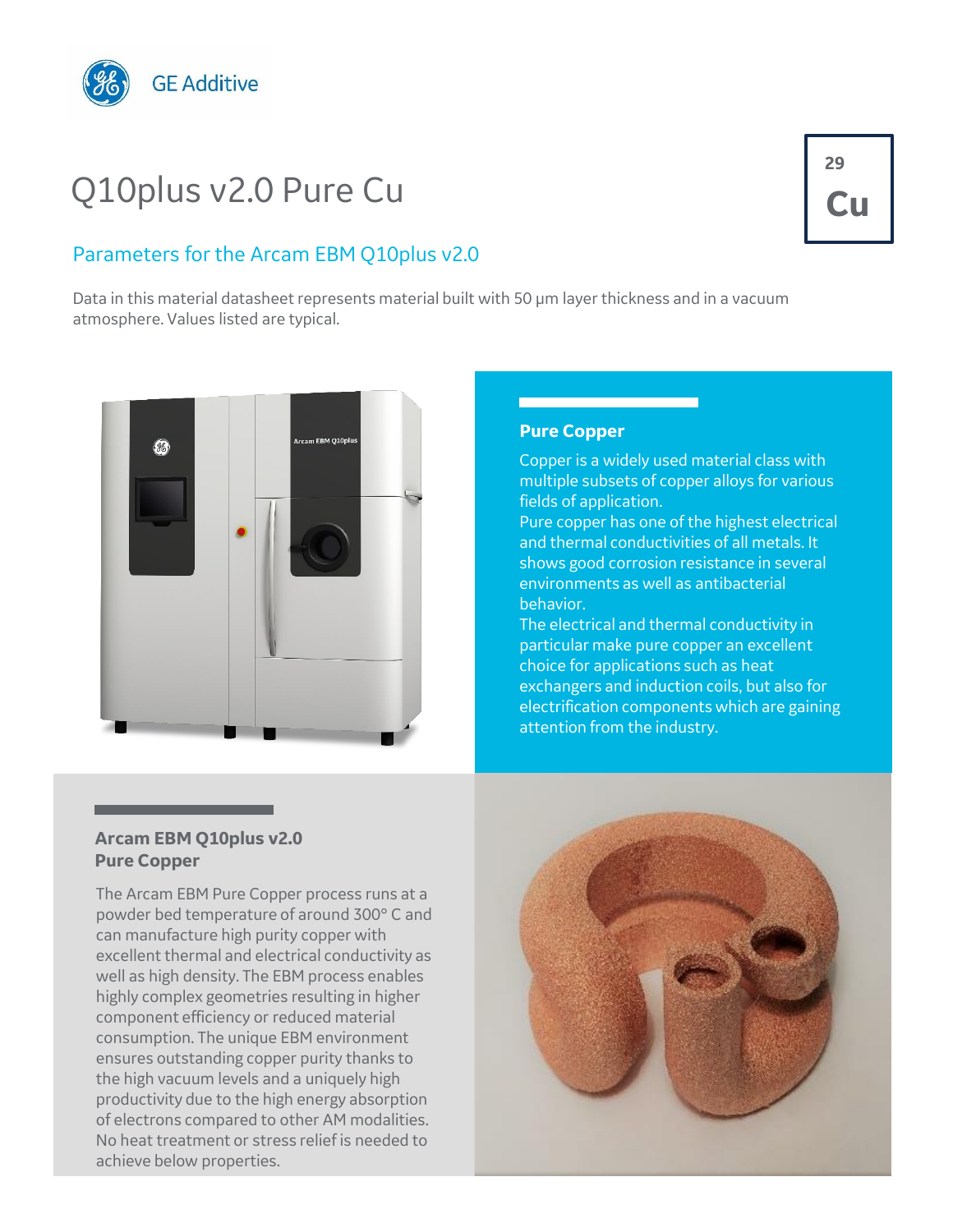### Q10plus v2.0 Pure Cu

This material is developed to Development level (D-material), see "Arcam EBM Maturity Levels" section. The parameter set has been partially developed for a limited range of geometries, chemistries and applications as proof of concept. The parameter set needs further optimization to suit the specific needs for individual applications.

#### **POWDER AND CHEMISTRY**

- Powder material not supplied by GE Additive, recommendations can be provided
	- Powder chemistry used to generate presented properties available in Table 1 below
		- Note: the parameter set developed is tied to a specific powder specification. Variation in powder chemistry might cause process variations
- Powder size distribution: 45-105 um
	- *Table 1 – Chemical composition of the powder. The chemical composition of the powder is defined by a purity >99.95 % copper and complies with the OFHC material class (except an increased oxygen level, O <300 ppm)*

| <b>Element</b> | Cи     |        |         |  |
|----------------|--------|--------|---------|--|
| $(wt,-\%)$     | >99.95 | < 0.03 | < 0.005 |  |

#### **MACHINE CONFIGURATION**

- Arcam EBM Q10plus v2.0
- EBM Control 5.3.74

#### **AVAILABLE PARAMETERS**

Development level (D-material) parameter set available, see section "Arcam EBM Maturity Levels"

#### **MATERIAL PROPERTIES**

Test coupons printed with the Arcam EBM Pure Copper parameter set show outstanding physical properties with regards to conductivity and ductility. All data below is based on as-built material testing, without prior HIP or heat treatment of test coupons

| Table 2 - Achieved electrical and mechanical properties of as-built Arcam EBM Pure Copper |  |  |  |
|-------------------------------------------------------------------------------------------|--|--|--|
|                                                                                           |  |  |  |

| <b>Typical properties,</b><br>as-built condition | <b>Horizontal</b>     | <b>Vertical</b> |  |
|--------------------------------------------------|-----------------------|-----------------|--|
| <b>Electrical Conductivity</b>                   | 57 MS/m (> 98 % IACS) |                 |  |
| Ultimate Tensile Strength, $R_m$                 | 200 Mpa               | 170 MPa         |  |
| 0.2% Yield Strength, Rp <sub>0.2</sub>           | 125 MPa               | $105$ Mpa       |  |
| <b>Elongation at break, Z%</b>                   | 35 %                  | 31 %            |  |
| <b>Reduction of Area, A%</b>                     | 58 %                  | 34 %            |  |